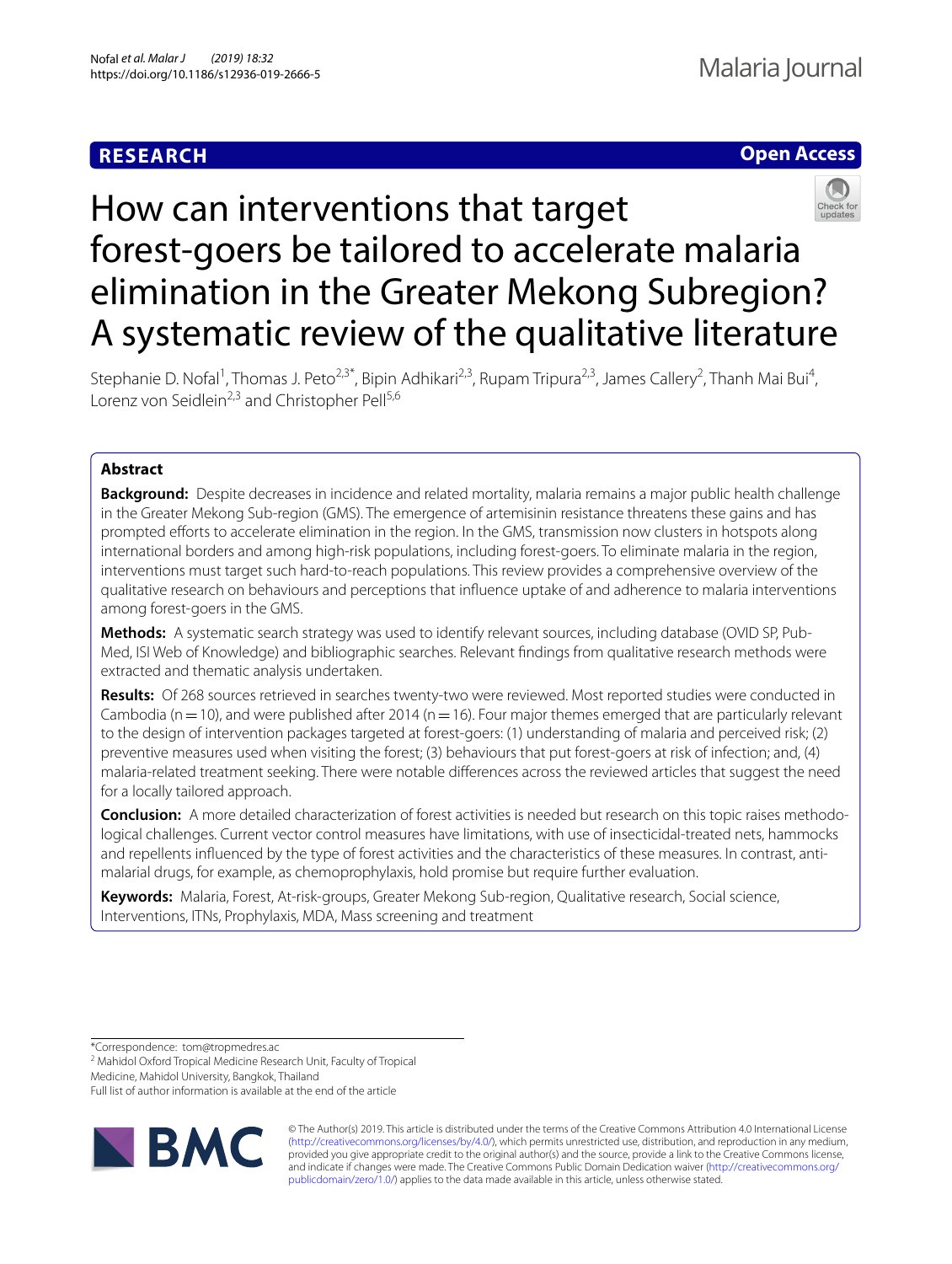## **Background**

Despite a steady decrease in malaria incidence and malaria-related mortality, the disease remains an important health and socioeconomic burden in the Greater Mekong Sub-region (GMS) [\[1](#page-8-0)]. Progress has been spurred by increased funding, improved vector control, enhanced case detection and the availability of efective anti-malarial treatments [[2\]](#page-8-1). Concurrently, selection pressure on parasite populations in the region has resulted in the emergence of artemisinin resistance [\[3](#page-8-2)[–5](#page-8-3)]. With no alternative anti-malarials available to replace artemisinin-derived compounds as frontline treatment, a public health crisis could ensue if resistant parasites spread to Africa [[6,](#page-8-4) [7\]](#page-8-5).

In response to this growing threat, health ministries of the GMS have set themselves the goal of malaria elimination by 2030 [[8](#page-8-6), [9](#page-8-7)]. As the region has progressed towards elimination, remaining malaria parasite reservoirs have clustered along international borders and forested areas [[10–](#page-8-8)[12](#page-8-9)]. In these areas, malaria remains endemic in highrisk populations, including mobile migrant workers and forest-goers [[13](#page-8-10), [14\]](#page-9-0). Poor adherence to measures which prevent contact with vectors, e.g. insecticide-treated bed nets (ITNs), long-lasting insecticidal hammocks (LLIHs) and mosquito repellents [[15](#page-9-1)], puts them at an increased risk of acquiring malaria [[14\]](#page-9-0).

Intervention packages that specifcally target at-risk groups are necessary to accelerate malaria elimination. The effectiveness of interventions targeted at forest-goers (and any group) depends upon their uptake and adherence. Understanding attitudes towards current interventions and malaria-related behaviours is key to the appropriate design of future strategies to maximise their impact. Social science research that employs qualitative methods, such as interviews, focus group discussion and observations, can offer insights into the factors that influence behaviours and perceptions that infuence uptake and adherence.

## <span id="page-1-0"></span>**Table 1 Search terms**

|            | <b>OVID SP, PubMed and Web</b><br>of Knowledge                                                                                                                    | Google, Social Science<br><b>Research Network,</b><br><b>OpenGrey and EThOS</b> |             |
|------------|-------------------------------------------------------------------------------------------------------------------------------------------------------------------|---------------------------------------------------------------------------------|-------------|
|            | Malaria                                                                                                                                                           |                                                                                 | Malaria     |
| AND.       | Greater Mekong Sub-region OR<br>GMS OR Burma OR Myanmar<br>OR Thailand OR Vietnam<br>OR Cambodia OR China OR<br>Yunnan OR Guangxi Zhuang<br>$OR$ Lao <sup>*</sup> | <b>AND</b>                                                                      | GMS         |
| AND        | Forest                                                                                                                                                            | AND.                                                                            | Forest      |
| <b>AND</b> | Oualitative OR interview OR<br>discussion OR sociology* OR<br>perception* OR belief* OR<br>attitude*                                                              | AND.                                                                            | Oualitative |

This review provides a comprehensive overview of the qualitative research conducted on forest-goers in the GMS since the turn of the Century. The article examines behaviours and perceptions that infuence uptake of and adherence to malaria interventions with a view to informing the design of appropriately tailored intervention packages. Due to the relative paucity of qualitative research on this topic, this article identifes gaps in the current evidence to guide future studies.

#### **Methods**

#### **Literature search**

To identify relevant articles, database searches were carried out in OVID SP, PubMed and ISI Web of Knowledge in June 2018. Test searches were used to refne the appropriate terms and ensure that relevant studies were identi-fied. The final search terms are shown in Table [1](#page-1-0). These search terms were chosen to ensure that the sources identifed were specifc to the region of interest, based on research using qualitative social science research methods (including ethnographic methods, as used in previous systematic reviews of qualitative research [\[16](#page-9-2)]) and all research that mentioned forest-related activities or -goers and malaria. Grey literature was identifed using Google, Social Science Research Network, OpenGrey and EThOS.

The searches identified 268 articles, which were reduced to 141 after removing duplicates. Titles and abstracts of the articles were downloaded into Mendeley and were screened according to the following inclusion criteria: original research related to malaria; conducted in the GMS; written in English; utilizing qualitative methods including interviews, group discussion and observations.

The full texts of 40 articles were retrieved, read and 13 articles were selected as meeting inclusion criteria. A hand search of the bibliographies of the selected articles was also conducted, along with a Google Scholar search, identifying a further nine articles (see Fig. [1](#page-2-0) for an overview of the selection process). A total of 22 articles were included for thematic analysis of qualitative fndings. For articles that used both qualitative and quantitative methods, only fndings derived from qualitative methods were considered. Information on the data collection methods, date published, study location and target groups were also extracted for each article.

#### **Data analysis**

A deductive and inductive approach was used to analyse the data from selected articles. Using the deductive approach, specifc data for pre-set themes were explored and during the process of review emerging themes were developed using the inductive approach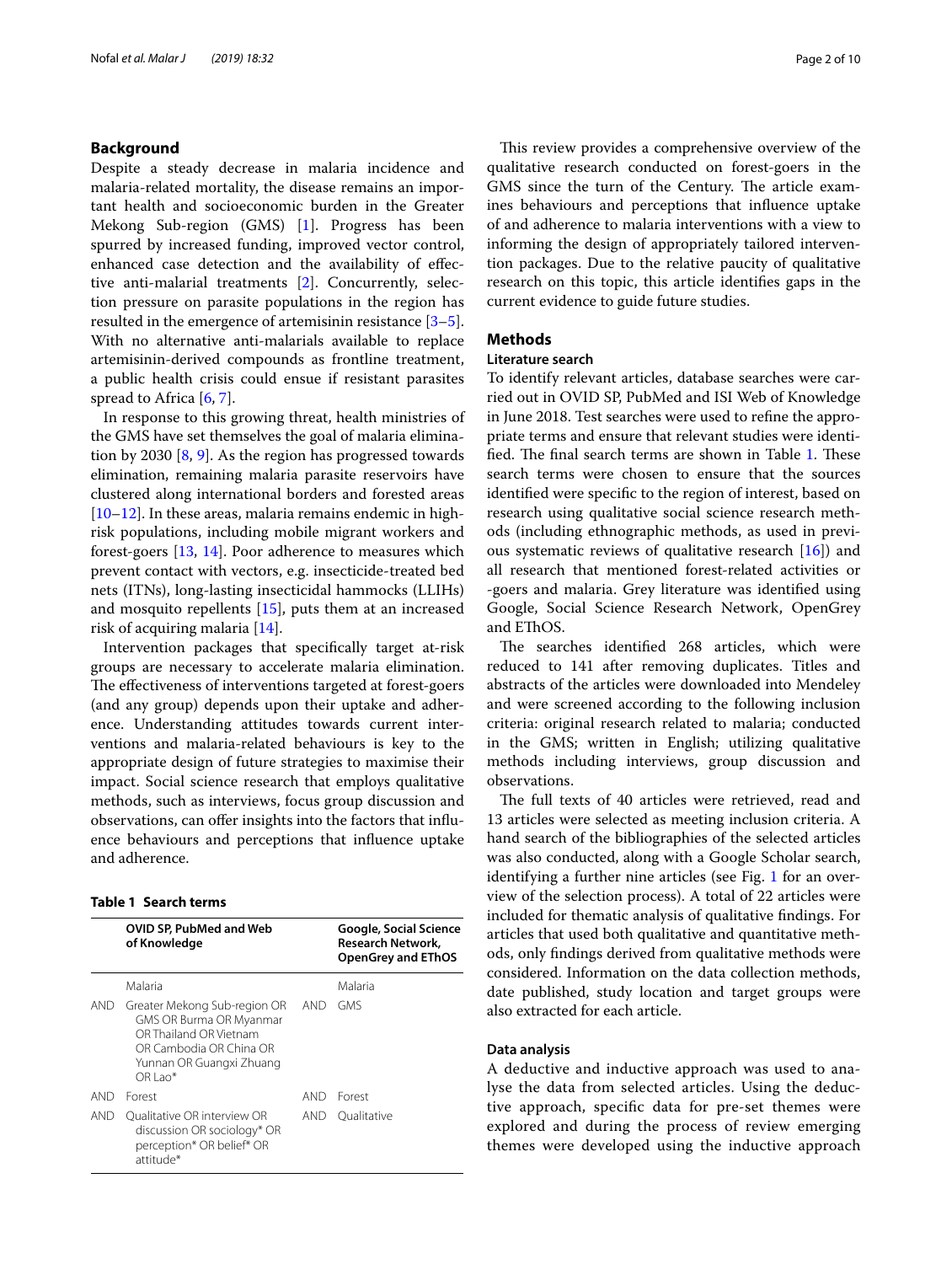

<span id="page-2-0"></span> $[17]$  $[17]$  $[17]$ . Themes relating to factors that may influence malaria-related interventions targeting forest-goers were identifed and relevant data were extracted and categorized based on the thematic content. The data within the themes were explored for patterns and interpretation based on the context where the studies took place. The relevant themes and the extracted data are presented below. One of the co-authors (SN) extracted the data from all sources and another co-author (BA) undertook a second round of data extraction for a subset of sources as a means of checking and ensuring that no relevant information was overlooked.

## **Results**

# **Study characteristics**

Of the 22 studies reviewed, the majority were conducted in Cambodia ( $n=10$ ), followed by Vietnam ( $n=4$ ), Myanmar (n=3), Thailand (n=2), Laos (n=1), Thai-Burmese border  $(n=1)$ , and Vietnamese-Cambodian border  $(n=1)$  (Table [2](#page-3-0)). Articles were published between 1986 and 2018, with the majority published after 2014

(16/22; 72%) illustrating a growing trend in qualitative studies in recent years. The studies utilized various data collection techniques, including individual interviews ( $n=21$ ), participant observations ( $n=17$ ), and indepth group discussions  $(n=10)$ . Of the 22 studies, 13 employed a mixed-methods approach combining qualitative and quantitative methods, such as questionnairebased surveys and focus group discussions. In most studies, forest-goers were not the primary focus, and instead were among other respondents which included community leaders, health providers and malaria patients.

## **Qualitative synthesis of fndings**

During the systematic analysis of the articles, four major themes emerged that are particularly relevant to the design of intervention packages specifcally targeted towards forest-goers (Additional fle [1\)](#page-8-11) (1) forest-goers' understanding of malaria and their perceived risk; (2) their malaria-related treatment seeking behaviour; (3) the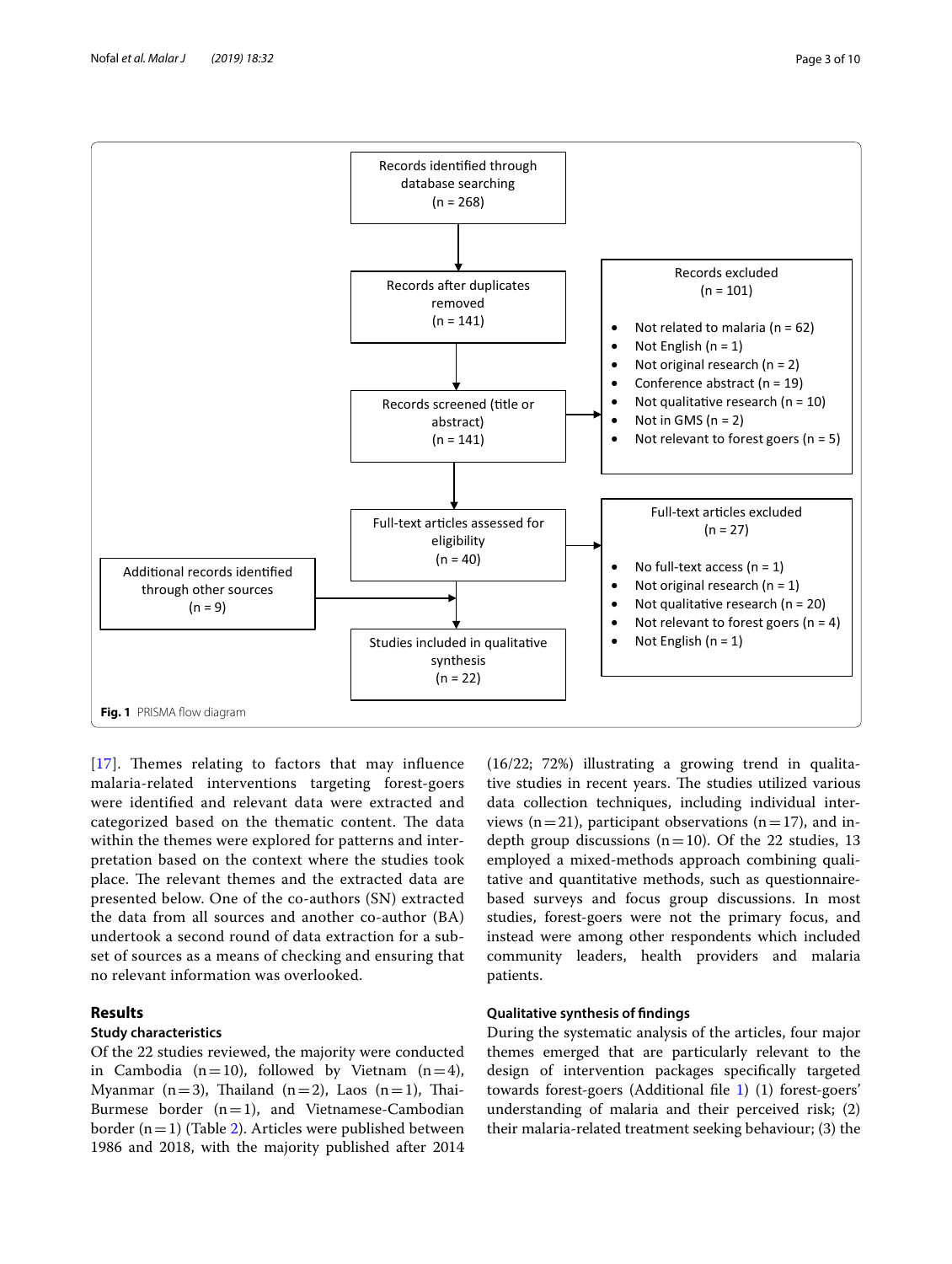| <b>First author</b>    | Year | Country                          | <b>Duration of data</b><br>collection                 | <b>Qualitative methods</b>       |                                                                     |                                                                  |  |
|------------------------|------|----------------------------------|-------------------------------------------------------|----------------------------------|---------------------------------------------------------------------|------------------------------------------------------------------|--|
|                        |      |                                  |                                                       | <b>Focus groups</b>              | <b>Individual</b><br>interviews                                     | Observations                                                     |  |
| Adhikari               |      | 2018 Laos                        | 11 months (Sep 2015 to<br>Aug 2016)                   | 12 FGDs with 100<br>participants | 31                                                                  | Yes                                                              |  |
| Bannister-<br>Tyrrell  |      | 2018 Vietnam                     | 2 months (April to June<br>2016)                      | No                               | 22 in-depth inter-<br>view, 10 informal<br>conversations            | Yes                                                              |  |
| Chen                   |      | 2017 Vietnam                     | 2 months (Dec 2015 to Jan<br>2016)                    |                                  | 61                                                                  |                                                                  |  |
| Crawshaw               |      | 2017 Myanmar                     | Unspecified                                           | 42                               | 5                                                                   |                                                                  |  |
| Grietens               |      | 2010 Vietnam                     | 3 months (July 2005 to<br>September 2006)             |                                  | 101                                                                 | Participated in everyday<br>activities inc. forest<br>activities |  |
| Grietens               |      | 2012 Vietnam                     | 3 months (between July<br>2005 and September<br>2006) | Yes                              | Semi-structured                                                     | Ethnography                                                      |  |
| Grietens               |      | 2015 Cambodia                    | Unspecified (during 2012)                             |                                  | Yes                                                                 | Yes                                                              |  |
| Gryseels               |      | 2013 Cambodia                    | 4 months (April to July<br>2010)                      |                                  | 126                                                                 | Yes                                                              |  |
| Gryseels               |      | 2015a Cambodia                   | Between 2012 and 2013                                 |                                  | 320 individual<br>interviews and 759<br>informal conversa-<br>tions | Smelt household<br>member's arms for<br>repellent                |  |
| Gryseels               |      | 2015b Cambodia/Vietnam<br>Border | 5 months (between 2008<br>and 2010)                   |                                  | 257                                                                 | Observed daily life                                              |  |
| Gryseels               |      | 2015c Cambodia                   | Unspecified (during 2012)                             |                                  | 153                                                                 | Yes                                                              |  |
| Lim.                   |      | 2017 Cambodia                    | 3 days in each village (20)                           | $\mathbf{1}$                     | 18                                                                  | Yes                                                              |  |
| Liverani               | 2017 | Cambodia                         | 2013 duration unspecified                             |                                  | 71                                                                  |                                                                  |  |
| Lyttleton              |      | 2016 Thailand                    | 2 weeks in November 2014                              |                                  | Yes                                                                 | Observed daily life,<br>health outreach<br>activity              |  |
| Panvisavas             | 2001 | Thai Myanmar Border              | 8 months in 1999                                      | 5                                | Yes                                                                 |                                                                  |  |
| Pell                   | 2017 | Cambodia                         | 2015 and 2016                                         | Yes                              | 40                                                                  | Yes                                                              |  |
| Sahan                  | 2017 | Myanmar                          | 4 months (March to July<br>2015                       |                                  | 45                                                                  | Yes                                                              |  |
| Shafique               | 2016 | Cambodia                         | 8 months (August 2010 to<br>March 2011)               | 6                                | 13                                                                  | Yes                                                              |  |
| Singhanetra-<br>Renard |      | 1986 Thailand                    | June 1985 to March 1986                               |                                  | Yes                                                                 | Yes                                                              |  |
| Taffon                 |      | 2018 Cambodia                    | 4 months (December 2015<br>to March 2016)             | 86                               | 9                                                                   | Yes                                                              |  |
| Verschuere             | 2017 | Cambodia                         | 4 months (August to<br>November 2013)                 | 7 (49 participants in<br>total)  | 42                                                                  | Observed daily life                                              |  |
| Wharton-<br>Smith      |      | 2014 Myanmar                     | 2 months (May to June<br>2014)                        | Yes                              | Yes                                                                 |                                                                  |  |

## <span id="page-3-0"></span>**Table 2 Characteristics of the reviewed articles**

preventative measures used when visiting the forest; and, (4) the behaviours that put them at risk of infection.

## **Understanding of malaria**

In most of the reviewed sources, respondents demonstrated a basic understanding of malaria and its symptoms. However, in one study along the Thai/Burmese border, malaria was viewed as a symptom rather than a disease [\[18](#page-9-4)]. Mosquito bites were often described as the cause of malaria, and misconceptions regarding the mode of transmission were common: malaria was linked to drinking or bathing in contaminated water, exposure to contaminated wind, tiredness, ill health, poor hygiene, or eating specifc foods. In Cambodia, supernatural deities,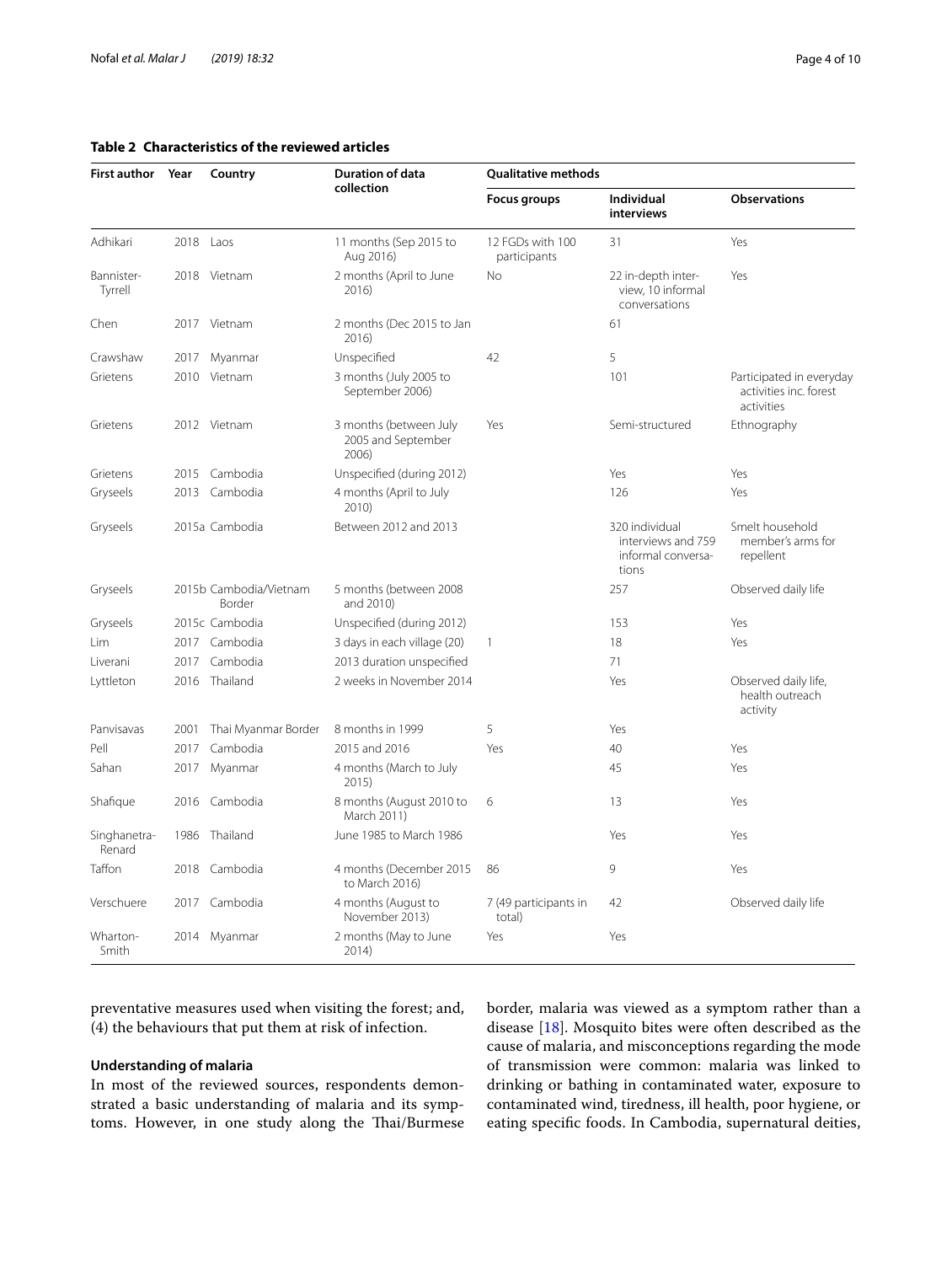ghosts, sorcery and forest spirits were reported as causes of malaria [\[19](#page-9-5)[–23\]](#page-9-6).

Study respondents commonly associated visits to the forest with increased risk of contracting malaria [[22–](#page-9-7) [27\]](#page-9-8) and, in Myanmar, malaria was even referred to as forest-sickness [\[18](#page-9-4)]. Despite risking malaria infection, respondents described that visiting forests was essential for sustenance, usually from swidden farming, hunting or logging. In some settings, malaria was perceived as an insignifcant risk because mosquitoes in the forest were not seen as malaria vectors [[28\]](#page-9-9) or because only unhealthy individuals could become infected [\[29](#page-9-10)]. In one article, the ease with which malaria could be treated also reduced the perceived danger of malaria infection [\[25](#page-9-11)]. Study respondents referred to fever and chills as the main symptoms of malaria [[18,](#page-9-4) [21](#page-9-12)]. However, understanding of asymptomatic malaria was discussed in only one article [[24\]](#page-9-13).

## **Prevention and control interventions**

The type of preventative measures used by respondents to counter malaria infection depended on several factors, including availability, durability, cost and practicalities of use. In some studies, the irritation experienced from mosquito bites, rather than the fear of contracting malaria, prompted the use of protective measures, such as wearing long-sleeved clothing [\[30,](#page-9-14) [31](#page-9-15)].

#### *Smoke, mosquito coils and long sleeves*

Wearing long-sleeved/legged clothing to prevent mosquito bites while working in the forest was reported in several studies [\[20–](#page-9-16)[22,](#page-9-7) [24](#page-9-13), [26](#page-9-17), [27,](#page-9-8) [32,](#page-9-18) [33](#page-9-19)]. However, due to the strenuous nature of their work, forest-goers would often take off long-sleeved/legged clothing if they felt too hot [\[25](#page-9-11), [27,](#page-9-8) [32](#page-9-18)]. Practices, such as burning leaves and mosquito coils [\[21](#page-9-12), [22,](#page-9-7) [25–](#page-9-11)[27](#page-9-8), [31–](#page-9-15)[34](#page-9-20)] were also popular ways of deterring mosquitoes while in the forest and were used, either in conjunction with or to substitute other malaria prevention methods. In Myanmar, for instance, mosquito coils were worn in headbands and waistbands during night-time work [\[32\]](#page-9-18). Although practical and convenient, respondents recognized that burning fres did not provide sufficient protection, leaving them susceptible to malaria infection [[25](#page-9-11), [26\]](#page-9-17) and that smoke inhalation could have further negative impacts on their health [[27\]](#page-9-8).

#### *Repellents*

Mosquito repellents were not commonly used among forest-goers. Although some respondents described mosquito repellents as a useful way to prevent mosquito bites when bed nets could not be used or to get rid of other insects, such as lice [[35\]](#page-9-21), others reported that repellents were not efective [[25,](#page-9-11) [27](#page-9-8)]. Because of the strong smell of the repellents, respondents in three studies described repellents as toxic and harmful to their skin [\[27,](#page-9-8) [32](#page-9-18), [35](#page-9-21)]. The high cost of the repellents also presented a barrier that limited its use among respondents [[27\]](#page-9-8).

## *Bed nets*

Bed nets were mentioned as malaria prevention tools in several studies [\[15,](#page-9-1) [20–](#page-9-16)[22,](#page-9-7) [24](#page-9-13), [26](#page-9-17)[–30,](#page-9-14) [33,](#page-9-19) [36](#page-9-22)], but were not always used consistently or appropriately. Forestgoers would not use bed nets for reasons related to the hot and humid environment of the forest within which they stayed  $[15, 18, 27]$  $[15, 18, 27]$  $[15, 18, 27]$  $[15, 18, 27]$  $[15, 18, 27]$  and would sometimes use them as pillows or blankets [[15](#page-9-1), [27](#page-9-8)]. Some forest-goers described how it was inconvenient to carry bed nets with them, and prioritized other essential items [\[15](#page-9-1), [25](#page-9-11), [27\]](#page-9-8). In one study, bed nets were only taken to the forest if respondents spent longer than two nights there [\[27](#page-9-8)]. Respondents in four studies described how bed nets were left in the village for other household members to use [\[15,](#page-9-1) [29](#page-9-10), [34,](#page-9-20) [36](#page-9-22)] because they did not own extra nets that could be taken to the forest. Insufficient access to bed nets was an issue reported in several sources [\[15,](#page-9-1) [27](#page-9-8), [29,](#page-9-10) [34](#page-9-20), [36\]](#page-9-22). Although free bed net distribution campaigns have taken place across the GMS, forest-goers were sometimes absent during the distribution [[27\]](#page-9-8) or did not have a registration card [[34\]](#page-9-20) and were not eligible for a free bed net. Some respondents could not afford to purchase bed nets or replace them once they became damaged [\[15](#page-9-1), [27](#page-9-8), [34\]](#page-9-20).

Several studies described a preference for non-impregnated nets, usually purchased from the market, over ITNs. In one instance, these concerns were related to the perceived safety of the insecticide used in ITNs [\[27](#page-9-8)]. Many respondents reported that small insects could still penetrate ITNs despite the insecticide treatment, and therefore preferred market nets with smaller mesh sizes than ITNs [[27,](#page-9-8) [33,](#page-9-19) [36](#page-9-22)]. Market-bought nets were also perceived as softer, making them easier to pack when going to the forest  $[27]$  $[27]$  and came in a variety of sizes. This was important for respondents because they preferred using larger bed nets in the village to allow the entire family to sleep together, and smaller bed nets for individual use in the forests [[33\]](#page-9-19).

#### *Hammock nets*

Although forest-goers considered hammock nets more practical than bed nets [\[27](#page-9-8)], they were not commonly mentioned as a malaria prevention tool because they were either unheard of  $[29]$  $[29]$  $[29]$ , difficult to find  $[29]$  $[29]$ , expensive or uncomfortable in the hot and humid environment of the forest [[27](#page-9-8)]. For these reasons, respondents did not consistently use hammock nets while in the forest [\[15](#page-9-1), [22](#page-9-7), [29\]](#page-9-10).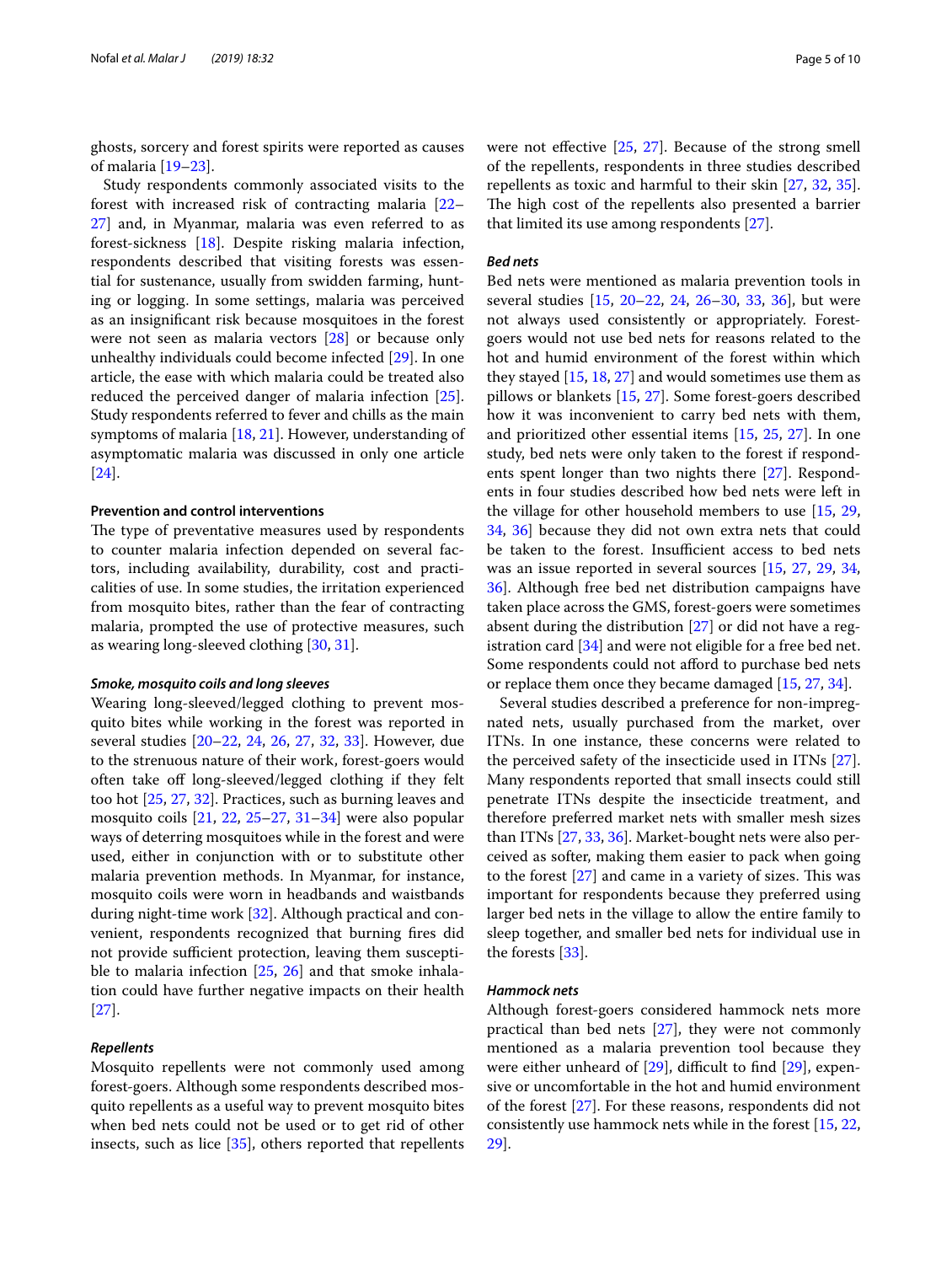## *Mass screening and treatment, and mass drug administration*

Concerns regarding the safety of blood tests afected participation in screening campaigns [\[20](#page-9-16), [21](#page-9-12)], whereas, in another study, respondents avoided tests due to the fear of testing positive for narcotics or malaria, both of which would imply illegal forest work [\[25](#page-9-11)]. Enrolment in mass-drug administration (MDA) was also afected, mainly by concerns regarding the safety of artemisininbased combination therapy (ACT) as a result of real and perceived side-efects experienced after taking them [[21](#page-9-12)] and by apprehension about blood tests [[23\]](#page-9-6). In Laos, for instance, the fear of needles and losing too much blood were common worries among potential MDA participants [[23](#page-9-6)].

#### **Risky behaviour**

Several behaviours that place forest-goers at increased risk of malaria were identifed. Socializing during the evenings and delayed sleeping times led to inconsistent bed net usage and increased exposure to mosquito vectors [[30,](#page-9-14) [33](#page-9-19)]. In one study, a respondent was aware of this risk and would therefore spend leisure time under a bed net to avoid mosquito bites [\[27](#page-9-8)]. A common misconception among respondents was that alcohol consumption provided protection against mosquito bites and thus malaria  $[27, 29, 34]$  $[27, 29, 34]$  $[27, 29, 34]$  $[27, 29, 34]$  $[27, 29, 34]$  $[27, 29, 34]$ . Blankets were perceived to provide sufficient protection against mosquito bites while sleeping [\[27](#page-9-8), [31](#page-9-15), [34,](#page-9-20) [37\]](#page-9-23) leading to reduced bed net usage. Respondents in one study reported being bitten by mosquitoes when urinating and defecating at night or in the early morning due to the lack of mosquito-proof latrines in the forest [[33\]](#page-9-19). The illegal nature of some of the activities carried out in the forest resulted in some respondents resorting to night-time work when mosquito vector densities are higher [[25](#page-9-11), [31\]](#page-9-15).

Many forest-goers missed participating in malaria prevention interventions such as MDA [\[18](#page-9-4), [21](#page-9-12), [24](#page-9-13)], active case detection [\[26](#page-9-17)], bed net distributions [\[27](#page-9-8)], and the dissemination of health information [[22,](#page-9-7) [27](#page-9-8), [29,](#page-9-10) [34\]](#page-9-20). Activities that promoted appropriate prevention practices through village drama projects [[20\]](#page-9-16) and positive deviance, a method that encourages preventive behaviours already found in the community [[22](#page-9-7)], were well received, with respondents reporting behavioural changes and increased uptake of malaria prevention methods. Some respondents therefore requested that they be informed prior to the start of these activities so that they could arrange being back in the village in order to attend [\[21\]](#page-9-12) or requested that these activities take place more often [\[27](#page-9-8)].

#### **Treatment‑seeking behaviours**

With diverse malaria treatment outlets available, treatment seeking was highly heterogeneous among forest-goers and often involved multiple points of care. Treatment choices were infuenced by socio-economic factors, local medical traditions, accessibility and quality of service.

Traditional medicine and healing practices such as coining (a traditional dermabrasion therapy used to relieve fevers), fanning and fever baths were commonly reported as ways of alleviating malaria symptoms [[18,](#page-9-4) [19](#page-9-5), [22,](#page-9-7) [23](#page-9-6), [34,](#page-9-20) [38\]](#page-9-24). In some cases, traditional medicine was used before seeking biomedical treatment in the public or private sector [[18,](#page-9-4) [22,](#page-9-7) [38](#page-9-24)]. For others, traditional medicine was a last resort if symptoms did not improve after taking anti-malarials  $[19, 23]$  $[19, 23]$  $[19, 23]$  $[19, 23]$  $[19, 23]$ . The perceived cause of the disease also played a role in respondents' choice of treatment: they were more likely to resort to traditional medicine when they suspected malaria to have a supernatural cause [[19\]](#page-9-5).

Self-treatment (using drugs purchased from pharmacies, groceries and mobile vendors) was frequently reported [\[22](#page-9-7), [23](#page-9-6), [29](#page-9-10), [38](#page-9-24)]. Respondents in two studies described taking drugs with them to the forest in case they fell ill [\[19](#page-9-5), [29](#page-9-10)]. A variety of treatment options were available from drug outlets, including artemisinin-based combination therapy (ACT), artemether injections and drug cocktails which consisted of antibiotics, anti-pyretics, artemisinin monotherapies or chloroquine [\[19\]](#page-9-5). In one study, drug cocktails and artemether injections were the preferred choice of treatment because they were considered to be more effective, offered faster relief and had milder side effects when compared to ACTs [\[19](#page-9-5)].

In several articles, study respondents failed to adhere to the full course of treatment because they could either not afford it [\[19\]](#page-9-5) or would terminate treatment once symptoms had resolved [[25,](#page-9-11) [29\]](#page-9-10). Although the preference for self-treatment often stemmed from convenience and ability to avoid undesired drugs, such as the ACT artesunate-mefoquine, which was perceived to be associated with severe side effects, one Cambodian study demonstrated that health-seeking patterns also depended on the type of malaria diagnosis, with respondents more likely to self-treat if diagnosed with *Plasmodium vivax* compared to *Plasmodium falciparum* [\[23](#page-9-6)].

Across the GMS, public health facilities provide malaria diagnosis and treatment free of charge. Nevertheless, there was a general preference for the private sector among respondents. This was attributed to the poor accessibility of public health facilities [[22,](#page-9-7) [24\]](#page-9-13) and long waiting times [\[23](#page-9-6)]. Respondents also preferred the private sector for its superior customer service and fexible opening hours [\[19](#page-9-5), [23,](#page-9-6) [29](#page-9-10), [38\]](#page-9-24). In certain settings, such as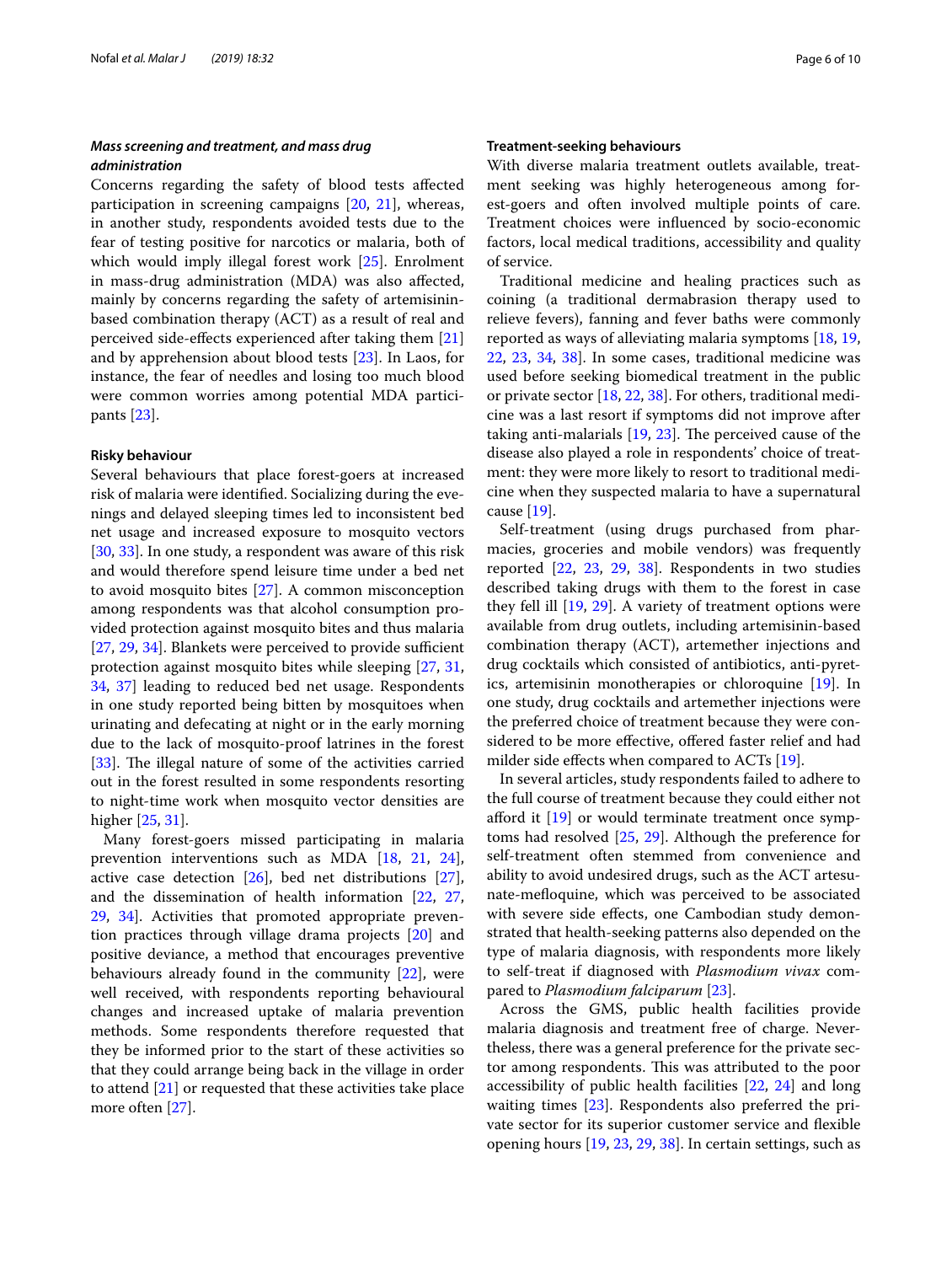in Vietnam and Thailand, a national identity card was a requirement for accessing free services provided at health centres [[23,](#page-9-6) [29\]](#page-9-10) and as a result, many migrants (mostly from neighbouring countries) did not have free access and therefore frequently sought cheaper treatment in the private sector. In one study, respondents were deterred by hidden costs, such as consultation fees, that had to be paid in the public sector [[29](#page-9-10)].

In four articles, community health workers (CHWs), who support public health coverage in remote and rural villages, were described as the frst point of treatment once malaria was suspected [[19,](#page-9-5) [21](#page-9-12), [23](#page-9-6), [24\]](#page-9-13). Nevertheless, CHWs were viewed as unreliable [\[19](#page-9-5), [22,](#page-9-7) [38](#page-9-24)] because they were either unavailable [[38](#page-9-24)], unwilling to visit patients who lived far away [[38\]](#page-9-24), or ran out of rapid diagnostic tests (RDTs) and treatment [[19](#page-9-5)]. Some respondents were also disgruntled by CHWs' limited capacity to treat only malaria [[22](#page-9-7), [38\]](#page-9-24) and would therefore seek diagnosis and treatment from alternative health providers if they were unsure whether they had malaria or if they suspected secondary illnesses.

## **Discussion**

The findings provide an overview of qualitative research on behaviours and perceptions that infuence uptake of and adherence to malaria prevention and control interventions among forest-goers in the GMS. The review focused on this group because they are deemed the priority population for the region's malaria elimination [\[13](#page-8-10)]: forest-goers are at particular risk of sub-clinical malaria infections [[39\]](#page-9-25) and report sub-optimal use of preventative interventions, particularly ITNs [\[14](#page-9-0)]. As a result of the greater infection outside villages, forest-goers are at particular risk of *Plasmodium vivax.* Because they come into contact with macaques and other monkey species carrying predominantly non-human *Plasmodium* species, e.g. *Plasmodium cynomolgi* and *Plasmodium knowlesi*, it is increasingly recognized that forest-goers are at risk of zoonotic malaria [[40](#page-9-26)].

Four major themes are particularly relevant to the design of intervention packages specifcally targeted towards forest-goers: (1) the understanding of malaria and perceived risk; (2) the preventative measures used when visiting the forest ; (3) specific behaviours that put forest-goers at risk of infection; and, (4) malaria-related treatment seeking behaviours. There were notable differences among these themes across the reviewed articles with many context-specific issues. This suggests the need for a tailored approach when designing intervention for forest-goers.

#### **Vector control interventions**

As in other regions, interventions that target malaria vectors have been widely promoted in the GMS [\[41](#page-9-27)]. Although respondents in some of the reviewed studies reported using recommended measures, several limitations for forest-goers were highlighted.

If forest-goers took protective measures, it was often because of the nuisance of mosquito bites, not to prevent malaria [[30,](#page-9-14) [31\]](#page-9-15). Although they generally associated malaria with mosquitoes, mosquito bites and spending time in forested areas [\[22](#page-9-7)[–27](#page-9-8)] as highlighted elsewhere [e.g. [42](#page-9-28)], study respondents linked a range of other aetiological factors to malaria, including a lack of cleanliness and supernatural forces [[19–](#page-9-5)[23\]](#page-9-6). Forest-goers' concern about malaria infection also varied across the settings [[28\]](#page-9-9).

Respondents described rudimentary protection measures, such as wearing long-sleeved shirts and long trousers when in forested areas [[20–](#page-9-16)[22](#page-9-7), [24](#page-9-13), [26](#page-9-17), [27](#page-9-8), [32](#page-9-18), [33](#page-9-19)]. However, due to the strenuous nature of forest work, this was often impractical [\[25,](#page-9-11) [27](#page-9-8), [32\]](#page-9-18). Burning leaves to repel mosquitoes was popular but recognized as inadequate [[21,](#page-9-12) [25](#page-9-11)[–27](#page-9-8), [31](#page-9-15), [33,](#page-9-19) [34](#page-9-20)] and potentially harmful [\[27\]](#page-9-8). Mos-quito coils were occasionally mentioned [\[22,](#page-9-7) [27](#page-9-8), [32](#page-9-18)]. The, strong smell of repellents [\[27,](#page-9-8) [32,](#page-9-18) [35\]](#page-9-21) and their high cost [[27\]](#page-9-8) were reasons that they were not readily used.

The use of hammocks and ITNs was influenced by their cost and characteristics, e.g., the size of the mesh, and whether they were compatible with users' forest shelters and sleeping areas [\[27](#page-9-8), [33,](#page-9-19) [36\]](#page-9-22). Insecticide-treated hammocks [\[15,](#page-9-1) [22](#page-9-7), [29\]](#page-9-10) or ITNs [\[15](#page-9-1), [25,](#page-9-11) [27\]](#page-9-8) were readily abandoned or irrelevant because of the nature of activities in forested areas. Evening socializing and alcohol consumption along with other night-time activities, such as urinating, defecating [[33](#page-9-19)], logging or hunting (in an attempt to keep their illegal activities clandestine) [[25,](#page-9-11) [31\]](#page-9-15) meant that some forest-goers were particularly exposed to mosquito vectors  $[27, 29-31, 33, 34, 37]$  $[27, 29-31, 33, 34, 37]$  $[27, 29-31, 33, 34, 37]$  $[27, 29-31, 33, 34, 37]$  $[27, 29-31, 33, 34, 37]$  $[27, 29-31, 33, 34, 37]$  $[27, 29-31, 33, 34, 37]$  $[27, 29-31, 33, 34, 37]$  $[27, 29-31, 33, 34, 37]$ . These factors are further compounded by the biting behaviour of the exophagic forest dwelling vectors, *Anopheles dirus* and *Anopheles minimus* [[43\]](#page-9-29).

A more human-centred approach to the design of vector control interventions, whereby end-user preferences and practices are incorporated into a collaborative process of product development [\[44](#page-9-30)] might promote more optimum use. Such an approach is increasingly popular in the development of a range of health-related interventions [e.g. [45](#page-9-31)]. Forest-goers' limited access to ITNs results from their absence during distribution campaigns that target villages, and the cost of ITNs. These barriers could be mitigated by careful planning of the distribution, based upon an understanding of forest-going patterns.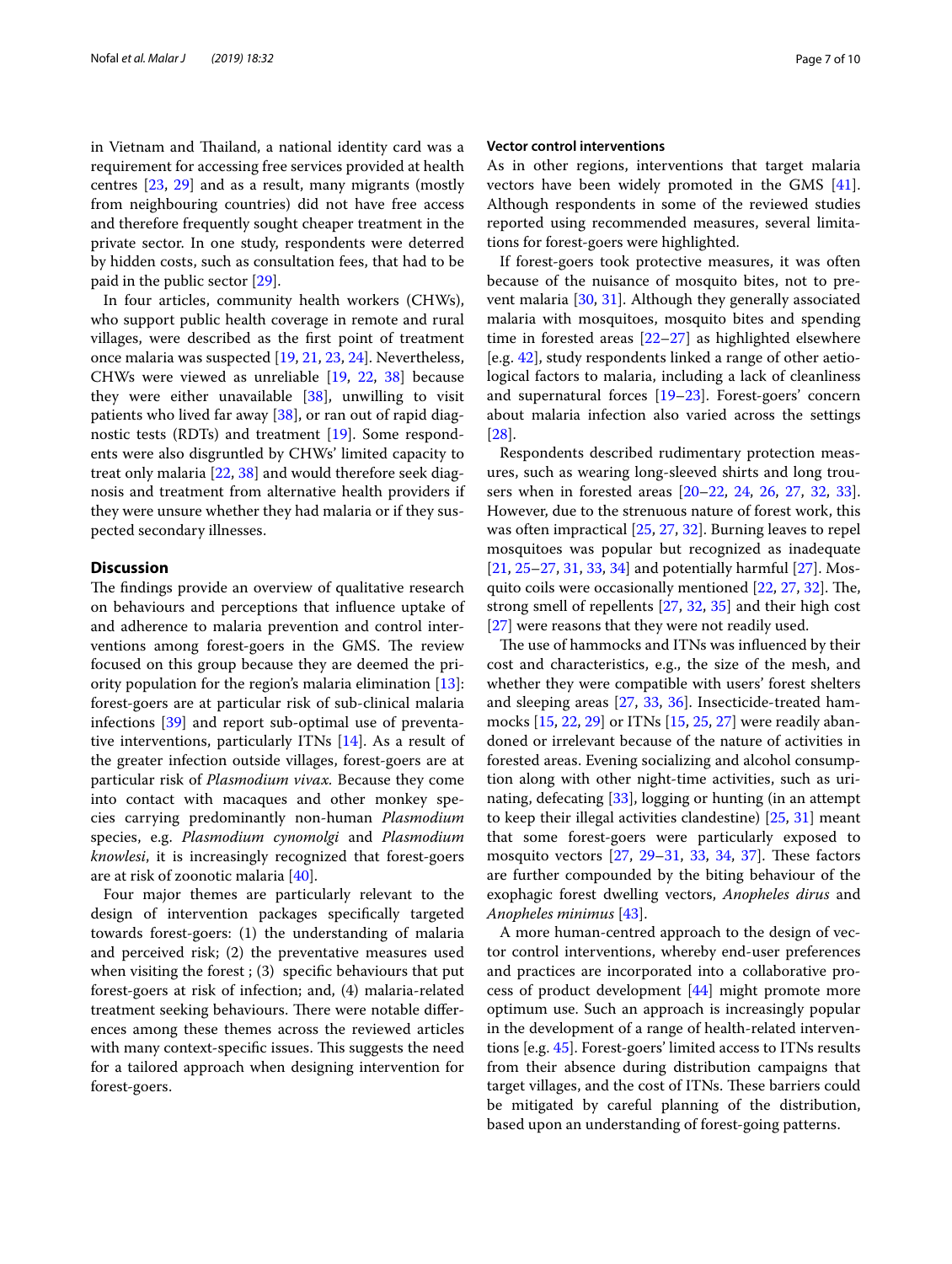Across the reviewed studies, relatively little was reported about the specifcs of forest-going, particularly in terms of locations and practices. This is because the articles rarely focused on this sub-group or because of the sometimes illegal nature of forest activities  $[25]$  $[25]$ . Therefore, although a more detailed characterization of forest activities could help to understand where and when they encounter the relevant vectors (and, for example, tailor distribution of ITNs or hammocks), this is likely to raise methodological, ethical and legal issues.

## **Mass drug administration, mass screening and treatment, and prophylaxis**

Several proposed interventions that aim to accelerate malaria elimination (in the GMS) target the asymptomatic reservoir of infections (e.g. MDA, mass screening and treatment using ultra high-sensitive diagnostics). These approaches along with the prophylactic use of antimalarials among at-risk groups entail ingesting a pharmaceutical drug when individuals are not experiencing symptoms. Few studies however addressed the topic of asymptomatic malaria and the attitudes towards taking anti-malarials when asymptomatic [\[21](#page-9-12)].

Given the importance of asymptomatic malaria for continued transmission in low-transmission, pre-elimination settings  $[46]$ , effective active case detection programmes must include highly sensitive diagnostic techniques [[47\]](#page-9-33). However, mass- or targeted screening with sufficiently sensitive diagnostics (e.g. using laboratory methods, such as high-volume ultra-sensitive quantitative PCR) are currently not feasible due to the cost and delay between sampling and the result [[47\]](#page-9-33); furthermore, although promising, point-of-care, ultra-sensitive RDTs still require further clinical investigation [\[48](#page-9-34)].

Alongside pilot studies across the GMS, a programme of mixed-methods research has addressed attitudes to malaria and experiences of MDA for malaria elimination  $[18, 21, 24, 49, 50]$  $[18, 21, 24, 49, 50]$  $[18, 21, 24, 49, 50]$  $[18, 21, 24, 49, 50]$  $[18, 21, 24, 49, 50]$  $[18, 21, 24, 49, 50]$  $[18, 21, 24, 49, 50]$  $[18, 21, 24, 49, 50]$  $[18, 21, 24, 49, 50]$  $[18, 21, 24, 49, 50]$ . The results of these studies indicated that people participated in MDA because they were familiar with and were concerned about malaria, also because they were aware of MDA and its aim of eliminating malaria. A high uptake was prompted, at least in part, by an extensive programme of community engagement that addressed community members' concerns about side effects of anti-malarials  $[51, 52]$  $[51, 52]$  $[51, 52]$  $[51, 52]$  $[51, 52]$ . The high-uptake suggests that MDA could be a promising intervention in high-risk populations even though forest workers may only beneft indirectly.

The reviewed studies suggest that forest-goers' periodic absence from settlements meant that they were often not included in malaria prevention programmes [\[18](#page-9-4), [21,](#page-9-12) [24](#page-9-13), [26](#page-9-17)]. Familiarity with the timing of forest activities (or targeting forest locations) is therefore crucial.

These programmes must also address the reported concerns about the safety of the blood tests [[20,](#page-9-16) [21](#page-9-12)], or fears that the test results would be used to infer illegal (forest) activities [[25](#page-9-11)].

Among the reviewed articles, there were reports that some people carry anti-malarial drugs with them to the forest in case they fall ill [[19,](#page-9-5) [29\]](#page-9-10). Respondents used a variety of treatment options, including potentially harmful drug cocktails of antibiotics, antipyretics and antimalarials  $[19]$  $[19]$  $[19]$ . The therapy was often obtained from private providers even though, across the GMS, public health facilities provide malaria diagnosis and treatment free of charge  $[22-24]$  $[22-24]$ . In part, this resulted from a lack of confdence in CHWs charged with diagnosis [[19](#page-9-5), [21–](#page-9-12) [24,](#page-9-13) [38](#page-9-24)]. Poor adherence to prescribed treatment due to the costs [[19\]](#page-9-5) or because of complacency after the symptoms subsided [[25,](#page-9-11) [29](#page-9-10)] was also reported.

A willingness to carry and ingest anti-malarials whilst visiting forests suggests that the impact of providing of prophylactic drugs to forest-goers should be examined. A recent pilot study among Vietnamese forest rangers indicates potential for such an approach [\[53](#page-9-39)]. In addition to its impact on clinical outcomes and parasitaemia, any evaluation must address questions of feasibility, given the reported poor adherence to therapeutic courses of antimalarials. Strengthening the CHW network to overcome limitations that were described in the reviewed studies (difficulties in finding CHWs, lack of RDTs and antimalarials, and the fact that they are unable to treat other illnesses [\[19](#page-9-5), [22,](#page-9-7) [38](#page-9-24)]) could facilitate implementation and improve sustainability.

Their readiness to self-administer anti-malarials in the forest indicates that providing forest-goers with RDTs for self-testing alongside an ACT for self-treatment after a positive RDT result might be acceptable. This approach could potentially speed appropriate treatment for clinical malaria cases in areas where access to primary health services is limited by distance or terrain, as is the case in many forested zones of the GMS. Such a strategy has been piloted amongst international travellers who visit malaria endemic areas and requires some preparatory training to promote optimal use [[54\]](#page-9-40). Although this strategy might improve the management of individual clinical cases, it is unlikely to address the contribution of asymptomatic infections to transmission in this region and therefore has limitation in terms of contributing to the regional elimination of malaria [[55\]](#page-9-41).

## **Strengths and limitations**

This is the first article to review the qualitative social science research on the malaria-related perceptions and behaviours of forest-goers in the GMS. The findings are limited by the fact that forest-goers were not the central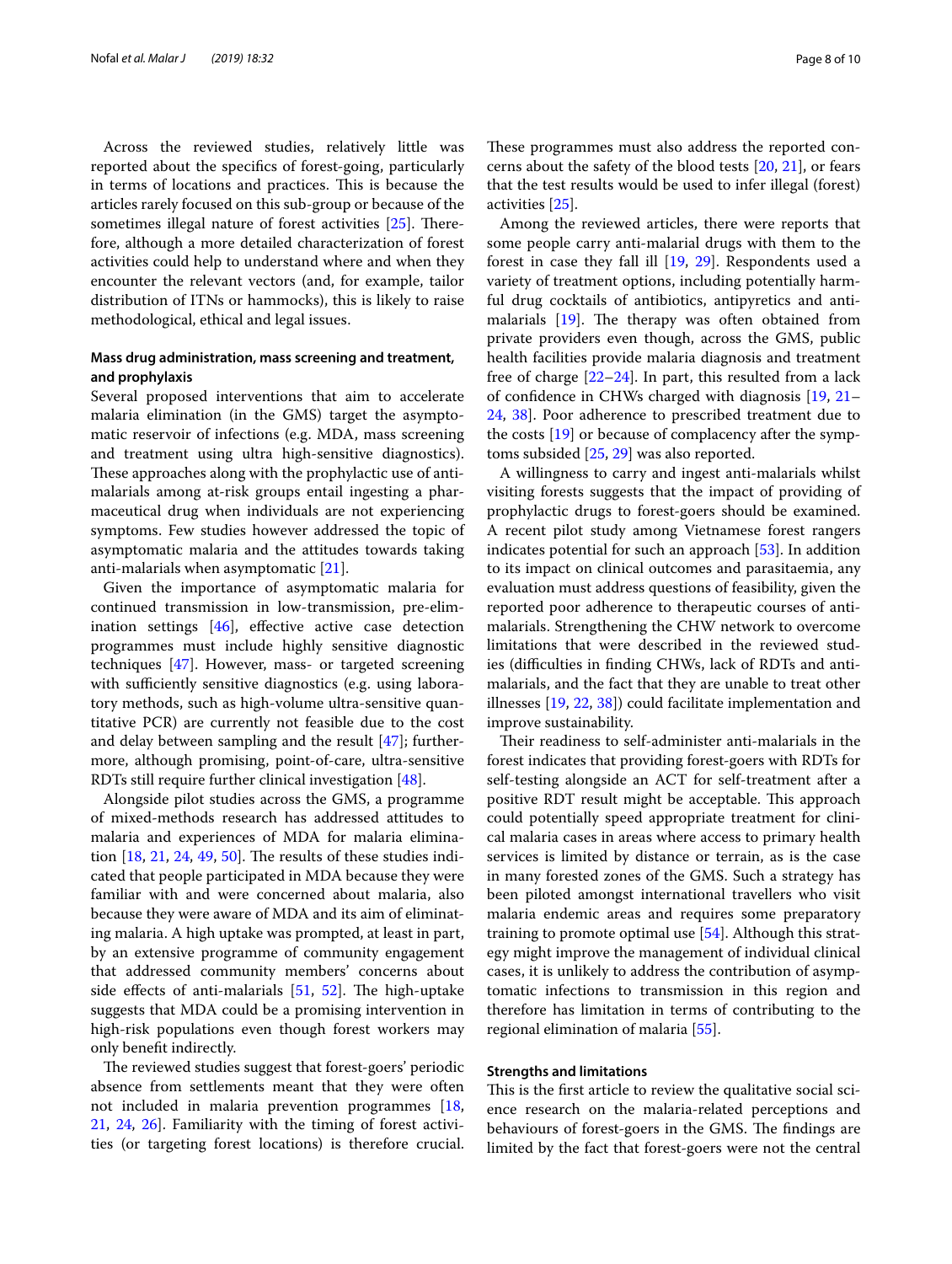respondent group in all studies, although in all included studies forest-goers were interviewed, or their behaviour discussed. Not all countries in the GMS were included, because the malaria burden is not equally distributed across the region; the included sources described studies conducted in the countries with the highest malaria burden. Unavailable texts were generally older articles (before 2000). Because new initiatives and interventions have been introduced over the last 20 years, unavailable articles may no longer be representative of the current malaria landscape, and the absence of these sources is unlikely to afect the main fndings.

#### **Conclusion**

This review provides a comprehensive overview of qualitative social science research that has examined behaviours and perceptions that infuence uptake of and adherence to malaria prevention and control interventions among forest-goers in the GMS. Because they are at particular risk of sub-clinical malaria infections, which fosters continued transmission, forest-goers are a priority population for the region's malaria elimination programmes. The findings highlight the limitations of vector control measures for this population group, with use of ITNs, hammocks and repellents infuenced by the type of forest activities and the characteristics of these measures. A human-centred approach to the design of ITNs and hammocks ofers potential to overcome some of these challenges. The findings also indicate that delivering anti-malarial drugs to this population group (as mass screening and treatment, MDA or prophylaxis) is potentially complex: forest-goers are often absent from villagebased interventions, express concerns about blood tests and their adherence to treatment courses is sometimes sub-optimal. Research on the timing and location of forest activities is needed to optimize the delivery of interventions but, considering the sometimes illegal nature of forest activities, this brings methodological and ethical challenges. Operational research alongside the clinical evaluation of prophylaxis and self-testing and treatment for this population group is needed.

## **Additional fle**

<span id="page-8-11"></span>**[Additional fle 1.](https://doi.org/10.1186/s12936-019-2666-5)** Summary of data extraction by theme.

#### **Authors' contributions**

SDN and CP designed and conducted the review. SDN wrote the frst draft of the manuscript. All authors read and approved the fnal manuscript.

#### **Author details**

<sup>1</sup> Faculty of Infectious and Tropical Diseases, London School of Hygiene and Tropical Medicine, London, UK.<sup>2</sup> Mahidol Oxford Tropical Medicine

Research Unit, Faculty of Tropical Medicine, Mahidol University, Bangkok, Thailand.<sup>3</sup> Centre for Tropical Medicine and Global Health, Nuffield Department of Clinical Medicine, University of Oxford, Oxford, UK. 4 Faculty of Health, Medicine and Life Sciences, Maastricht University, Maastricht, The Netherlands. 5 Centre for Social Sciences and Global Health, University of Amsterdam, Amsterdam, The Netherlands. <sup>6</sup> Amsterdam Institute for Global Health and Development, Amsterdam, The Netherlands.

#### **Acknowledgements**

We thank Nou Sanann, Pich Kunthea, Arjen Dondorp and the staff at Siem Pang Health Centre.

#### **Competing interests**

The authors declare that they have no competing interests.

#### **Ethics approval and consent to participate**

Not applicable.

#### **Funding**

Stephanie Nofal is supported by the Biotechnology and Biological Sciences Research Council (Grant Number BB/M009513/1).

#### **Publisher's Note**

Springer Nature remains neutral with regard to jurisdictional claims in published maps and institutional afliations.

Received: 12 November 2018 Accepted: 27 January 2019 Published online: 01 February 2019

#### **References**

- <span id="page-8-0"></span>1. WHO. Strategy for malaria elimination in the Greater Mekong subregion: 2015–2030. Geneva: World Health Organization. [http://www.wpro.who.](http://www.wpro.who.int/mvp/documents/en/) [int/mvp/documents/en/.](http://www.wpro.who.int/mvp/documents/en/) [http://www.wpro.who.int/mvp/documents/](http://www.wpro.who.int/mvp/documents/en/) [en/](http://www.wpro.who.int/mvp/documents/en/). Accessed 18 Aug 2016.
- <span id="page-8-1"></span>2. Okayas H. Mekong Malaria Elimination Programme. Geneva: World Health Organization, Global Malaria Programme; 2018.
- <span id="page-8-2"></span>3. Noedl H, Se Y, Schaecher K, Smith BL, Socheat D, Fukuda MM. Evidence of artemisinin-resistant malaria in Western Cambodia. N Engl J Med. 2008;359:2619–20.
- 4. Dondorp AM, Nosten F, Yi P, Das D, Hanpithakpong W, Lee SJ, et al. Artemisinin resistance in *Plasmodium falciparum* malaria. N Engl J Med. 2009;361:455–67.
- <span id="page-8-3"></span>5. Ashley EA, Dhorda M, Fairhurst RM, Amaratunga C, Lim P, Suon S, et al. Spread of artemisinin resistance in *Plasmodium falciparum* malaria. N Engl J Med. 2014;371:411–23.
- <span id="page-8-4"></span>6. Wootton JC, Feng X, Ferdig MT, Cooper RA, Mu J, Baruch DI, et al. Genetic diversity and chloroquine selective sweeps in *Plasmodium falciparum*. Nature. 2002;418:320–3.
- <span id="page-8-5"></span>7. Roper C, Pearce R, Nair S, Sharp B, Nosten F, Anderson T. Intercontinental spread of pyrimethamine-resistant malaria. Science. 2004;305:1124.
- <span id="page-8-6"></span>8. WHO. Eliminating malaria in the Greater Mekong Subregion. World Health Organ. 2010.
- <span id="page-8-7"></span>9. WHO. World Malaria Report 2018. Geneva: World Health Organization; 2018.
- <span id="page-8-8"></span>10. Imwong M, Nguyen TN, Tripura R, Peto TJ, Lee SJ, Lwin KM, et al. The epidemiology of subclinical malaria infections in South-East Asia: fndings from cross-sectional surveys in Thailand-Myanmar border areas, Cambodia, and Vietnam. Malar J. 2015;14:381.
- 11. Tripura R, Peto TJ, Veugen CC, Nguon C, Davoeung C, James N, et al. Submicroscopic Plasmodium prevalence in relation to malaria incidence in 20 villages in western Cambodia. Malar J. 2017;16:56.
- <span id="page-8-9"></span>12. Tripura R, Peto TJ, Chalk J, Lee SJ, Sirithiranont P, Nguon C, et al. Persistent *Plasmodium falciparum* and *Plasmodium vivax* infections in a western Cambodian population: implications for prevention, treatment and elimination strategies. Malar J. 2016;15:181.
- <span id="page-8-10"></span>13. Guyant P, Canavati SE, Chea N, Ly P, Whittaker MA, Roca-Feltrer A, et al. Malaria and the mobile and migrant population in Cambodia: a population movement framework to inform strategies for malaria control and elimination. Malar J. 2015;14:252.